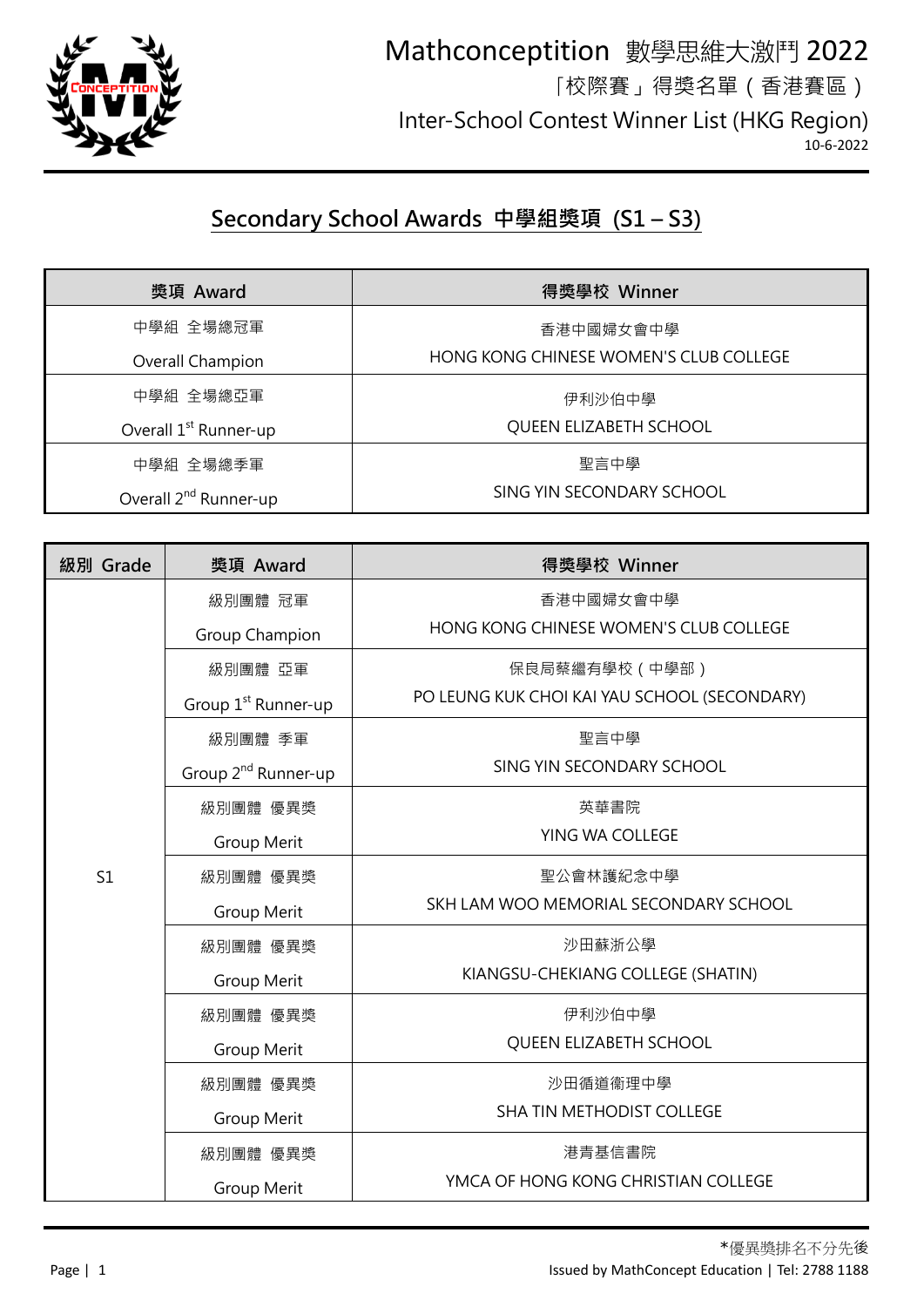

## Mathconceptition 數學思維大激鬥 2022 「校際賽」得獎名單(香港賽區) Inter-School Contest Winner List (HKG Region) 10-6-2022

| 級別 Grade       | 獎項 Award                        | 得獎學校 Winner                                          |
|----------------|---------------------------------|------------------------------------------------------|
|                | 級別團體 優異獎                        | 陳瑞祺 (喇沙)書院                                           |
|                | Group Merit                     | CHAN SUI KI (LA SALLE) COLLEGE                       |
|                | 級別團體 優異獎                        | 可風中學 ( 嗇色園主辦 )                                       |
|                | Group Merit                     | HO FUNG COLL (SPONSORED BY SIK SIK YUEN)             |
|                | 級別團體 優異獎                        | 保良局羅氏基金中學                                            |
| S1             | Group Merit                     | PO LEUNG KUK LAWS FOUNDATION COLLEGE                 |
|                | 級別團體 優異獎 Group                  | 基督教女青年會丘佐榮中學                                         |
|                | Merit                           | YWCA HIOE TJO YOENG COLLEGE                          |
|                | 級別團體 優異獎                        | 順德聯誼總會李兆基中學                                          |
|                | Group Merit                     | STFA LEE SHAU KEE COLLEGE                            |
|                | 級別團體 優異獎                        | 中華基督教會銘賢書院                                           |
|                | Group Merit                     | <b>CCC MING YIN COLLEGE</b>                          |
|                | 級別團體 冠軍                         | 伊利沙伯中學                                               |
|                | Group Champion                  | QUEEN ELIZABETH SCHOOL                               |
|                | 級別團體 亞軍                         | 聖言中學                                                 |
|                | Group 1 <sup>st</sup> Runner-up | SING YIN SECONDARY SCHOOL                            |
|                | 級別團體 季軍                         | 香港中國婦女會中學                                            |
|                | Group 2 <sup>nd</sup> Runner-up | HONG KONG CHINESE WOMEN'S CLUB COLLEGE               |
|                | 級別團體 優異獎                        | 聖士提反女子中學                                             |
| S <sub>2</sub> | <b>Group Merit</b>              | ST STEPHEN'S GIRLS' COLLEGE                          |
|                | 級別團體 優異獎                        | 中華基督教會銘賢書院                                           |
|                | Group Merit                     | CCC MING YIN COLLEGE                                 |
|                | 級別團體 優異獎                        | 新加坡國際學校(中學部)                                         |
|                | <b>Group Merit</b>              | SINGAPORE INTERNATIONAL SECONDARY SCHOOL (HONG KONG) |
|                | 級別團體 優異獎                        | 東華三院盧幹庭紀念中學                                          |
|                | Group Merit                     | TWGH LO KON TING MEMORIAL COLLEGE                    |
|                | 級別團體 優異獎                        | 基督教女青年會丘佐榮中學                                         |
|                | Group Merit                     | YWCA HIOE TJO YOENG COLLEGE                          |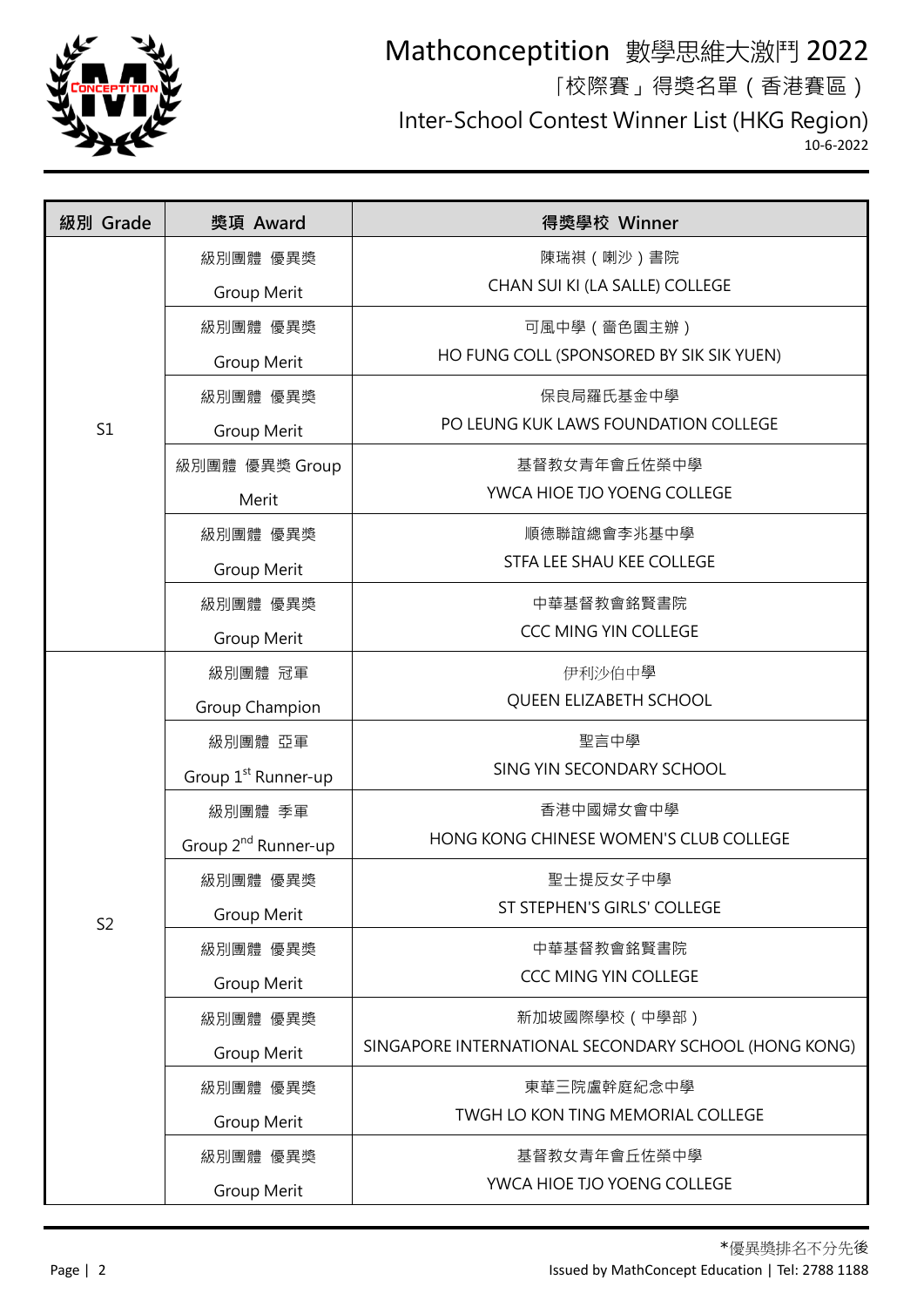

# Mathconceptition 數學思維大激鬥 2022 「校際賽」得獎名單(香港賽區) Inter-School Contest Winner List (HKG Region)

10-6-2022

| 級別 Grade       | 獎項 Award                        | 得獎學校 Winner                                          |
|----------------|---------------------------------|------------------------------------------------------|
|                | 級別團體 優異獎 Group                  | 元朗公立中學                                               |
|                | Merit                           | YUEN LONG PUBLIC SECONDARY SCHOOL                    |
|                | 級別團體 優異獎                        | 真光女書院                                                |
|                | Group Merit                     | TRUE LIGHT GIRLS' COLLEGE                            |
|                | 級別團體 優異獎                        | 陳瑞祺 (喇沙)書院                                           |
|                | Group Merit                     | CHAN SUI KI (LA SALLE) COLLEGE                       |
| S <sub>2</sub> | 級別團體 優異獎                        | 沙田蘇浙公學                                               |
|                | Group Merit                     | KIANGSU-CHEKIANG COLLEGE (SHATIN)                    |
|                | 級別團體 優異獎                        | 英華書院                                                 |
|                | Group Merit                     | YING WA COLLEGE                                      |
|                | 級別團體 優異獎                        | 東華三院伍若瑜夫人紀念中學                                        |
|                | Group Merit                     | TWGH MRS WU YORK YU MEMORIAL COLLEGE                 |
|                | 級別團體 優異獎                        | 天主教郭得勝中學                                             |
|                | Group Merit                     | KWOK TAK SENG CATHOLIC SECONDARY SCHOOL              |
|                | 級別團體 冠軍                         | 香港中國婦女會中學                                            |
|                | Group Champion                  | HONG KONG CHINESE WOMEN'S CLUB COLLEGE               |
|                | 級別團體 亞軍                         | 中華基督教會銘賢書院                                           |
|                | Group 1 <sup>st</sup> Runner-up | CCC MING YIN COLLEGE                                 |
|                | 級別團體 季軍                         | 英華書院                                                 |
|                | Group 2 <sup>nd</sup> Runner-up | YING WA COLLEGE                                      |
|                | 級別團體 優異獎                        | 伊利沙伯中學                                               |
| S <sub>3</sub> | Group Merit                     | QUEEN ELIZABETH SCHOOL                               |
|                | 級別團體 優異獎                        | 真光女書院                                                |
|                | Group Merit                     | TRUE LIGHT GIRLS' COLLEGE                            |
|                | 級別團體 優異獎                        | 新加坡國際學校(中學部)                                         |
|                | Group Merit                     | SINGAPORE INTERNATIONAL SECONDARY SCHOOL (HONG KONG) |
|                | 級別團體 優異獎                        | 聖言中學                                                 |
|                | Group Merit                     | SING YIN SECONDARY SCHOOL                            |